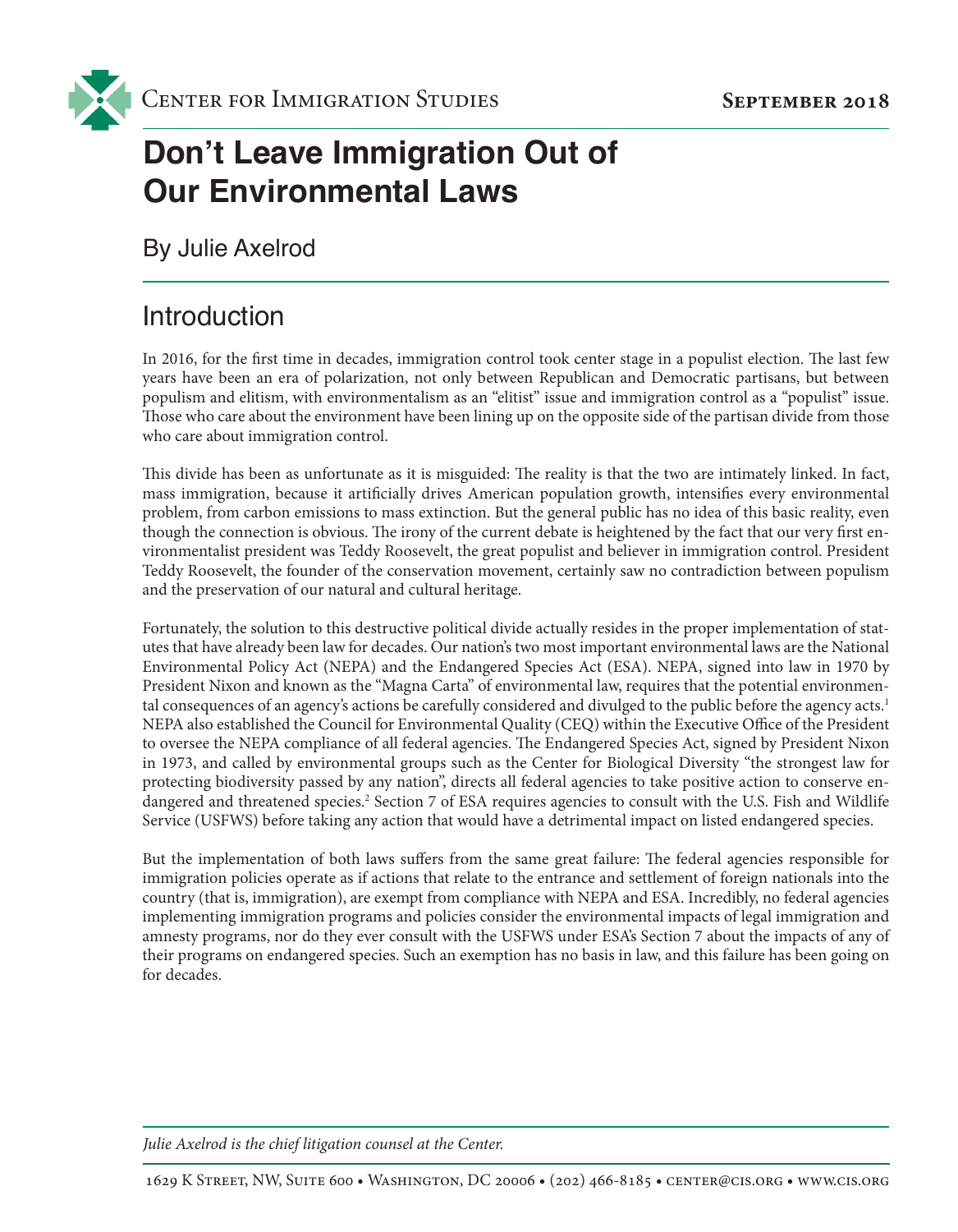### The Solution in Plain Sight: Proposed Environmental Regulation Updates

The Trump administration has announced that it is currently contemplating major changes to the implementing regulations of both NEPA and ESA through the CEQ and the USFWS. This past August 20, the administration closed a comment period on its proposal to implement the most substantive update to the regulations implementing NEPA since 1978, and on September 24 comments will close on several proposed major revisions to ESA.<sup>3</sup> Though these proposed changes have been met with trepidation, resistance, and also a large number of fund-raising appeals from environmental groups, if done right, the proposed updates could actually reform rather than eviscerate environmental protection in this country.<sup>4</sup> The Trump administration has stated that these updates to the regulations will provide efficient and effective environmental protection and are needed to replace our infrastructure.<sup>5</sup> But these updates should not just be about building infrastructure.

Rethinking the nation's implementation of our key federal environmental laws provides the perfect opportunity to address the greatest and most consequential agency failure in the application of these laws. This failure is the blind spot of federal agencies to the environmental impacts of the mass movement and settlement of people from around the world to this nation. Mass migration is a phenomenon that causes deeply significant impacts to the environment in the United States, and this mass migration is primarily the result of policy choices by the U.S. government. Mass migration has directly increased the population of the United States significantly since NEPA and ESA were passed.

Mass immigration's most profound environmental impact is due to population growth. According to the Pew Research Center, immigrants and their descendants accounted for 72 million people in U.S. population growth between 1965 and 2015, after the Hart Cellar Immigration Act of 1965 was passed.<sup>6</sup> The bulk of this immigration-induced population growth occurred well after the passage of NEPA in 1970. Unless current policies are changed, immigration will also continue to greatly increase the national population in ever-growing amounts for the foreseeable future. Not only does immigration cause national population growth, today it's the *primary* cause of national population growth. If immigration unfolds as the Census Bureau expects, the nation's population will increase from 325.5 million in 2017 to 403.7 million in 2060 — a 78.2 million (24 percent) increase in just four decades. If there were no net immigration, the U.S. population would still be 3.4 million larger in 2060 than it is today. Therefore, 74.8 million (about 96 percent) of the projected increase in the U.S. population by 2060 will be due to future immigration.<sup>7</sup>

To imagine that the environmental laws were never meant to evaluate the effects of population growth during their implementation requires putting on blinders toward the public's great concern over population growth in the early 1970s, when NEPA and ESA were passed, as well as utter disregard of congressional findings set forth in NEPA itself.

### The Update to NEPA: An Opportunity to Correct Long-Standing Neglect of the Law

#### NEPA's Specific Concern with Population Growth

NEPA, in particular, is explicitly concerned with population growth; in fact, population growth is the *first* concern addressed in NEPA's "Congressional declaration of national environmental policy":

*The Congress, recognizing the profound impact of man's activity on the interrelations of all components of the natural environment, particularly the profound influences of population growth, high-density urbanization, industrial expansion, resource exploitation, and new and expanding technological advances and recognizing further the critical importance of restoring and maintaining environmental quality to the overall welfare and development of man, declares that it is the continuing policy of the Federal Government, in cooperation with State and local governments, and other concerned public and private organizations, to use all practicable means and measures, including financial and technical assistance, in a manner calculated to foster and promote the general welfare, to create and maintain conditions under which man and nature can exist in productive harmony, and fulfill the social, economic, and other requirements of present and future generations of Americans.* [Emphasis added.]8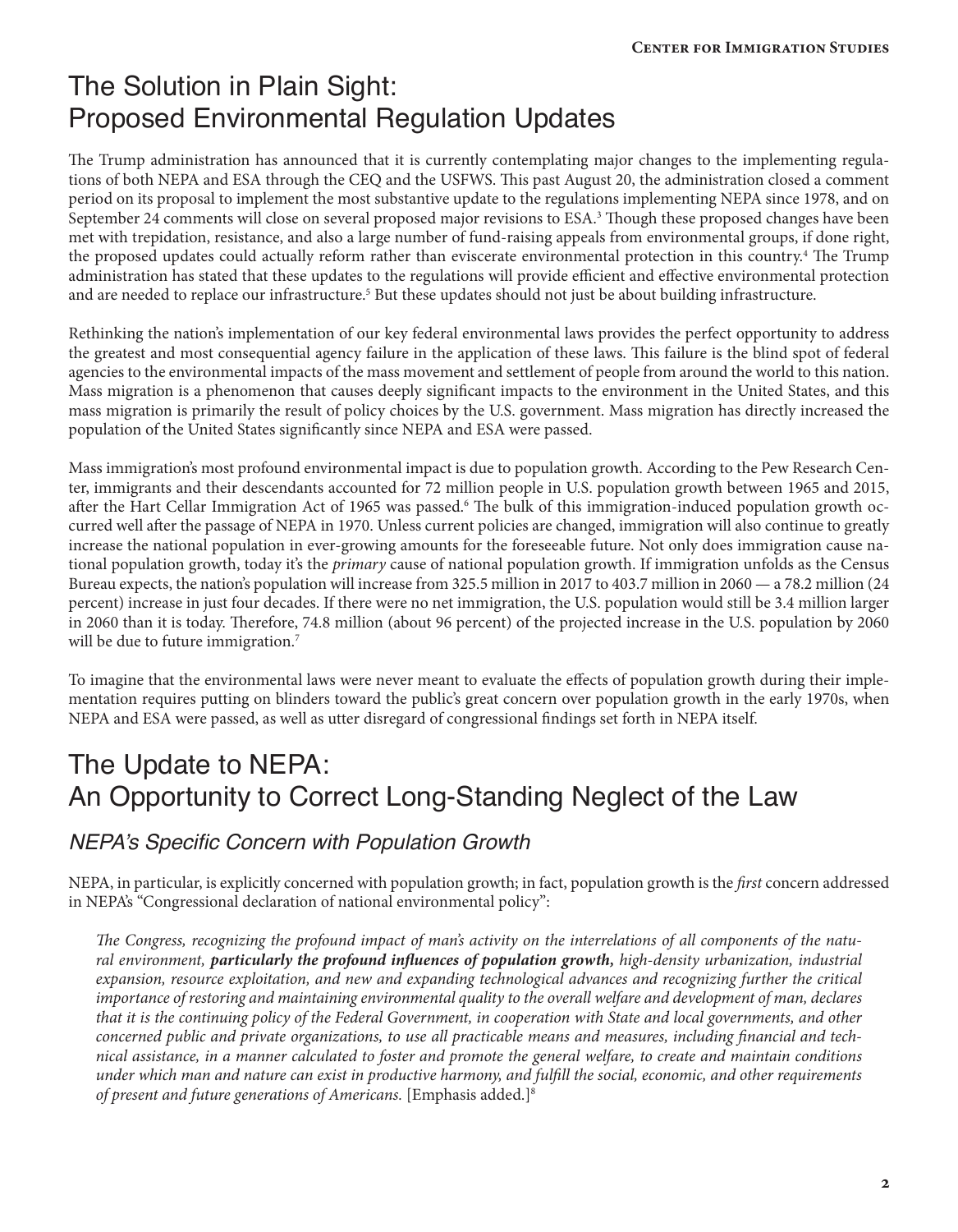#### The Rockefeller Commission

Shortly after the passage of NEPA, Congress passed a law specifically calling for a study on population growth, "An Act to establish a Commission on Population Growth and the American Future".9 This commission, chaired by John D. Rockefeller III (the "Rockefeller Commission"), would "conduct and sponsor such studies and research and make such recommendations as might be necessary to provide information and education to all levels of government in the United States, and to our people regarding a broad range of problems associated with population growth and their implications for America's future."10 Clearly, the consequences of population growth were of primary congressional concern when NEPA was passed. The Rockefeller Commission went on to release its report (the "Rockefeller Report") on population growth on March 27, 1972.<sup>11</sup>

In Chapter 5 of its report, the Rockefeller Commission examined population growth's effect on "Resources and the Environment". The commission studied both the implications of population growth for "local areas" as well as for the "nation as a whole". It came to three main conclusions about domestic population growth:

*1. Population growth is one of the major factors affecting the demand for resources and the deterioration of the environment in the United States. The further we look into the future, the more important population becomes.*

*2. From an environmental and resource point of view, there are no advantages from further growth of population beyond the level to which our past rapid growth has already committed us. Indeed, we would be considerably better off over the next 30 to 50 years if there were a prompt reduction in our population growth rate. This is especially true with regard to problems of water, agricultural land, and outdoor recreation.*

*3. While the nation can, if it has to, find ways to solve the problems growth creates, we will not like some of the solutions we will have to adopt. With continued growth, we commit ourselves to a particular set of problems: more rapid depletion of domestic and international resources, greater pressures on the environment, greater dependence on continued rapid technological development to solve these problems, and a more contrived and regulated society. So long as population growth continues, these problems will grow and will slowly, but irreversibly, force changes in our way of life. And there are further risks: Increasing numbers press us to adopt new technologies before we know what we are doing. The more of us there are, the greater is the temptation to introduce solutions before their side effects are known. With slower population growth leading to a stabilized population, we gain time to devise solutions, resources to implement them, and greater freedom of choice in deciding how we want to live in the future.*<sup>12</sup>

Significantly, the commission's conclusion wasn't that Americans couldn't live in a country with a larger and denser population, but that Americans couldn't live *as freely* in a country with a larger and denser population:

*Population growth forces upon us slow but irreversible changes in life style. Imbedded in our traditions as to what constitutes the American way of life is freedom from public regulation — virtually free use of water; access to uncongested, unregulated roadways; freedom to do as we please with what we own; freedom from permits, licenses, fees, red tape, and bureaucrats; and freedom to fish, swim, and camp where and when we will. Clearly, we do not live this way now. Maybe we never did. But everything is relative. The population of 2020 may look back with envy on what, from their vantage point, appears to be our relatively unfettered way of life.* [Emphasis added.]13

From the vantage point of nearly 2020, this prediction is indeed prescient, when regulations, red tape, permits, and fees seem to be an inescapable part of everyday life, and the very need for the proposed revisions to the environmental laws is an attempt to reduce their burdens. Thus, for CEQ and the USFWS to incorporate awareness and consideration of population into their regulations would not be just more red tape, but an opportunity to choose a freer, less regulated future.

The Rockefeller Commission discussed the causes of population growth as well as the effects. In Chapter 2 of its report, the commission explained that three factors affect population growth: fertility, mortality, and immigration. It noted that in the 20<sup>th</sup> century, the United States had seen substantial changes in all three components, with birthrates and immigration rates being more important in the modern era than further advances in medicine affecting mortality, which at this point increase longevity primarily for those no longer having more children. Though the commission noted that in past times, such as the first decade of the 20th century, "40% of population growth" was "attributable to immigration", it chose to focus mostly on an analysis centering on birthrates for its projections into the future from the vantage point of March 1972.14 Notably, in early 1972, despite changes to the immigration system passed in 1965 that would many years later result in significant changes, immigrants had been declining as a share of the population for decades. Therefore this emphasis on birthrates rather than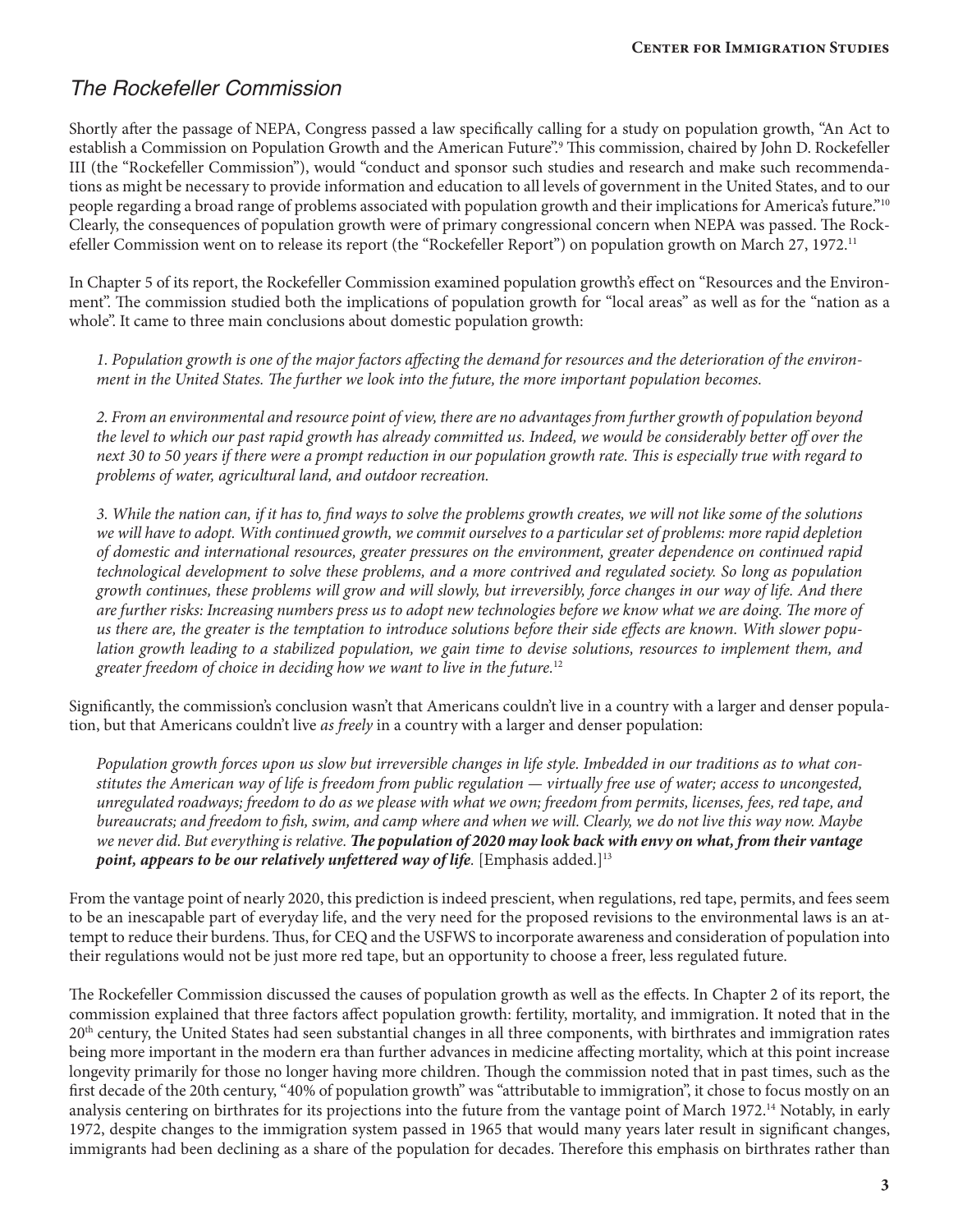#### **Center for Immigration Studies**

immigration in the report is not surprising, even though, with the hindsight of approaching 2020 and several decades of an ever-increasing immigrant share of the population, it appears neglectful.

The authorization and publication of the Rockefeller Report virtually contemporaneously with the passage of NEPA implies strongly that NEPA's original proponents would have never considered that policies directly accelerating population growth should be exempt from the law, even if they did not realize at the time that it was immigration in particular that should have been their main concern. Moreover, Congress did not exempt immigration from NEPA's scope. NEPA was designed to promote informed decision-making, and informed decision-making about the causes and environmental effects of population growth goes to the very heart of the purpose of the Act. In the years since NEPA's adoption, it has become obvious that environmentally informed decision-making about population growth is inextricably intertwined with decisions about immigration.

#### President Clinton's Council on Sustainable Development

Congress' passage of NEPA and its commission of the Rockefeller Report in the 1970s may have been the high-water mark of government concern over the environmental impact of population growth, but they did not prove to be the government's last acknowledgement of the subject. President Bill Clinton formed the President's Council on Sustainable Development shortly after taking office. In May 1999, it published the report "Towards a Sustainable America: Advancing Prosperity, Opportunity, and a Healthy Environment for the 21<sup>st</sup> Century."<sup>15</sup> This report concluded that "the impacts of human activity on the environment" can be described as the "combined influence of population, affluence, and technology."16 It also came up with 10 national goals to achieve sustainable development; the eighth was moving "toward stabilization of the U.S. population."17 Nor did the Council on Sustainable Development shy away from the role played by immigration. The Population and Consumption Task Force of the Council on Sustainable Development, co-chaired by former U.S. Sen. Tim Wirth (D-Colo.), in the introduction to its own 1996 report, stated: "We believe that reducing current immigration levels is a necessary part of working toward sustainability in the United States."18

#### Citizens Across the U.S. Feel Environmental Impacts of Immigration

Today, the United States' population has surged past 325 million, meaning that many of the environmental effects of increased population growth contemplated in the 1970s have come to pass. Though technology has certainly ameliorated some of the worries contemplated by the Rockefeller Commission, such as resource use,population growth, and specifically immigration-induced population growth, have resulted in demonstrable and significant effects on many aspects of the American environment.19 Examples include traffic congestion, energy consumption, water resources, wildlife and its habitats, our ecological footprint, urban sprawl and the loss of rural lands, carbon dioxide emissions, soil and air quality, vegetation, noise, recreation, visual resources (aesthetics), cultural and historic resources, and waste management (including hazardous and toxic wastes).20 Discussion of all of these particular impacts on particular citizens and locations are frequently found within the environmental impact studies produced by the government as part of their NEPA compliance. But even when environmentalists object to the building of a new road or reservoir because of its destruction of natural habitats, proponents of these projects will often win the debate by pointing out that population growth makes these projects necessary despite their environmental downsides.21 The idea that NEPA mandates discussion of the inevitable *consequences* of population growth but not the *causes* of population growth turns the purpose of NEPA on its head. The effects of continued population growth will only become more significant in the future if the United States remains on its current population growth trajectory, and Americans continue to feel the effects of ever-greater overcrowding in their daily lives.

#### Immigration: Population Growth by Government Choice

Unlike the days when population growth was primarily a result of the free choices of Americans in planning their own families, today population growth is primarily the result of immigration, a federal government policy. The U.S. government is choosing high population growth, not the American citizenry. Many people might shy away from contemplating population "control" or stabilization measures because they envision some sort of American version of China's coercive one-child policy and rightly reject the idea of such restrictions on American freedom. However, we would likely have natural population stabilization without any such restrictions if the government stopped choosing to import population from abroad. Opponents of such coercive policies, the adoption of which is downright unimaginable in countries that are not overpopulated, should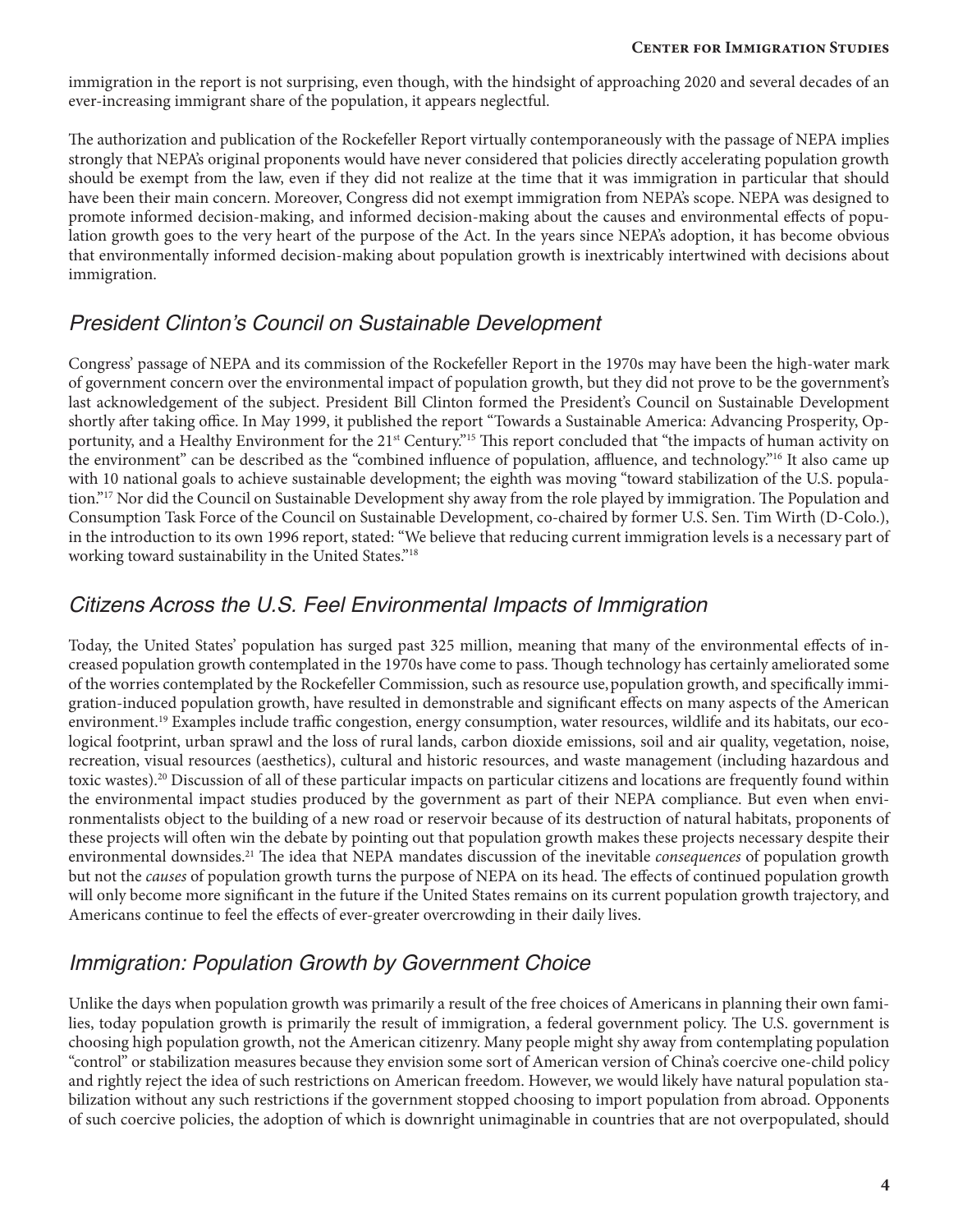be the first to advocate reduction of immigration. The population stabilization that would naturally result would likely mean more freedom for Americans to choose their own destiny in the future without regulation.

Given that population growth's environmental effects are not in doubt, and that mass immigration's effect on population growth is not in doubt, the profound environmental effects of mass immigration are also not in doubt. Nor is the original intent of NEPA to assess environmental effects of population growth through government choice in doubt. Therefore, agency failure to conduct any analysis of mass immigration whatsoever amounts to a violation of NEPA. CEQ's current regulations already, in accordance with the statute, require all agencies implementing environmentally significant policies and programs to analyze those environmental consequences. The direct, indirect, and cumulative impacts incurred by the U.S. population growth are unquestionably environmentally significant. But CEQ has never ensured that the agencies implementing immigration programs and policies followed through by analyzing their immigration programs' environmental impacts.

### Faulty NEPA Procedures by Agencies that Regulate Immigration

Several different agencies are responsible for implementing our nation's immigration policies. The Department of Homeland Security, the Department of State, the Department of Justice, the Department of Health and Human Services, and the Department of Labor all have roles in the regulatory apparatus that implements immigration policy. Collectively, therefore, these agencies have been responsible for regulating the admission and permanent settlement of the approximately 60 million foreign nationals who have settled into the United States since NEPA was signed into law in 1970. The substantial amount of population growth caused by these foreign nationals and their descendants has completely escaped analysis under NEPA.

Agencies sometimes avoid the application of NEPA by characterizing policies and programs as "non-discretionary". However, the implementation of immigration programs is widely recognized as entailing a vast array of discretionary choices that affect immigration policy in a host of ways. For instance, professor Richard Boswell, director of the immigration law clinic at the University of California Hastings College of the Law, has written that "Congress has delegated broad, and, arguably, unchecked discretion to a myriad of government agencies to enforce the immigration statutes."<sup>22</sup> The exact degree of agency discretion allowed by Congress in specific programs is often disputed, but immigration experts widely agree that agency policy is allowed some significant amount of variation. Therefore, discretionary choices will affect levels of immigration as well as where immigrants will settle, and these myriad decisions will have environmental impacts.

Examination of the NEPA procedures of those agencies charged with a significant role in immigration reveals that none of their NEPA procedures even address the subject. Immigration's potential impacts on the environment are simply not mentioned. It's not that any of these agencies explicitly find a categorical exclusion for immigration-related actions. Rather, they operate as though there were an exemption to immigration in the NEPA statute itself, which not only allows them not to conduct an environmental analysis but excuses them from even considering whether they ought to conduct one before they act. Such neglect of immigration is arbitrary and capricious.

The Center for Immigration Studies is currently litigating a claim against one of these agencies, the Department of Homeland Security (DHS). The lawsuit challenges the NEPA procedures DHS adopted in 2014, and its implementation of employmentbased immigration, family-based immigration, long-term nonimmigrant visas, parole, Temporary Protected Status, refugees, asylum, and Deferred Action for Childhood Arrivals (DACA) without ever even attempting to fit their implementation into a NEPA framework of any kind. This case is *Whitewater Draw Natural Resource Conservation District et al. v. Kirstjen Nielsen et al.*, 16-cv-2583, filed in the Southern District of California. This case, the first of its kind against DHS, brings to light not only the environmental impacts caused by these programs due to population growth, but also the inevitable environmental degradation of the ecosystems in the Southwest every time the government implements an amnesty program such as DACA.

DHS is only one of the agencies that has arbitrarily and capriciously ignored immigration in its NEPA procedures, however. Other agencies, for instance, the Department of State, are involved in many immigration programs as well. The Department of State has an even more prominent role than DHS in one of the nation's immigration programs, the Diversity Visa Program. Given the interagency nature of the implementation of immigration, CEQ taking the lead in correcting this neglect of NEPA would be particularly appropriate. However, a lack of action by CEQ does not excuse the agencies' failure to perform their duties under NEPA. As the D.C. Circuit said in one of the earliest cases involving agency obstruction over compliance with NEPA: The statute's language does not provide an "escape hatch for footdragging agencies; it does not make NEPA's procedural requirements somehow 'discretionary'. Congress did not intend the Act to be a paper tiger."<sup>23</sup>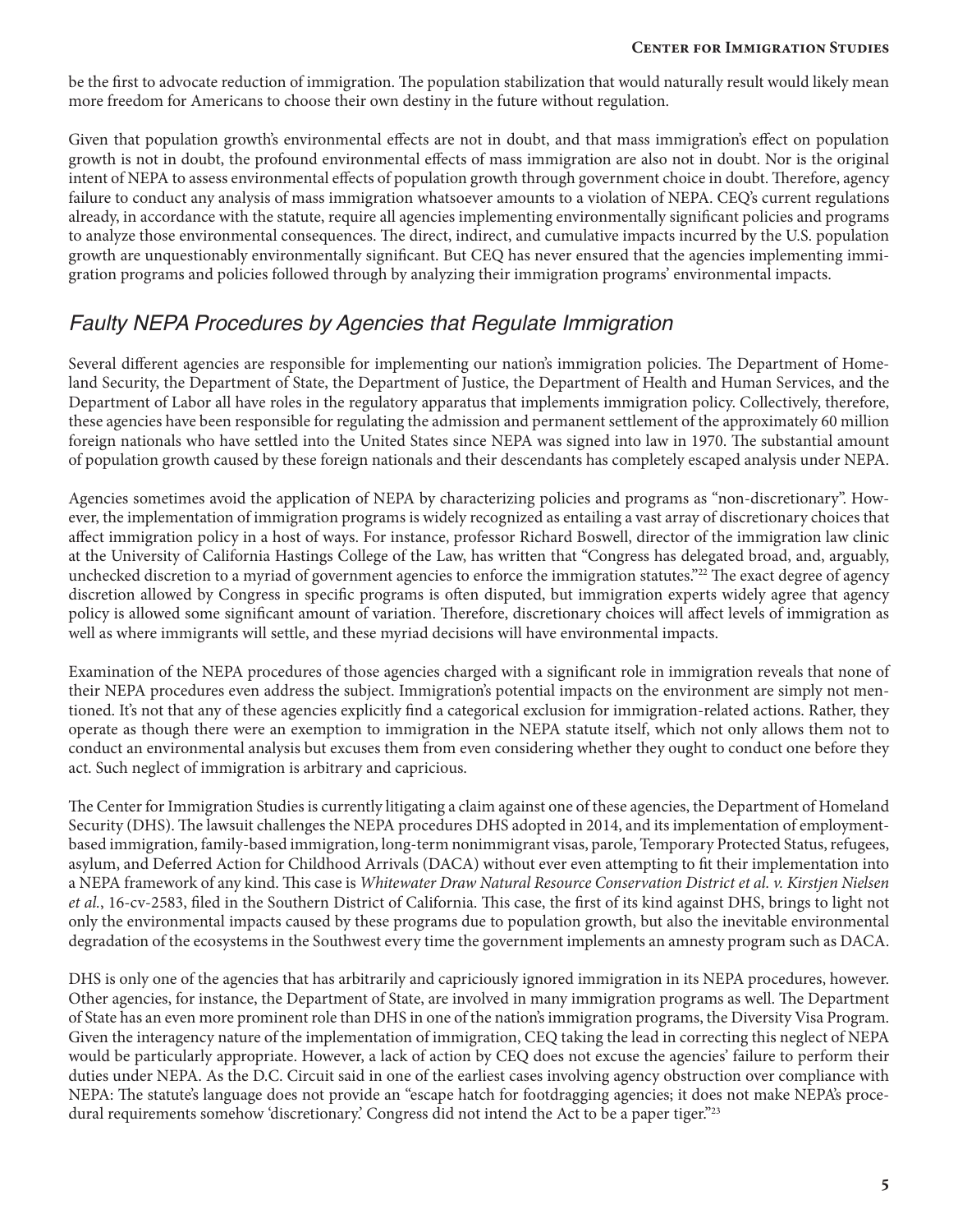#### NEPA Must Give the People a Voice in Immigration Matters

Congress enacted NEPA to "promote environmentally sensitive decision-making."24 NEPA was intended to ensure that the agency reaching a decision on an action that will have an environmental impact "will have available, and will carefully consider, detailed information concerning significant environmental impacts; it also guarantees that the relevant information will be made available to the larger audience that may also play a role in both the decision-making process and the implementation of that decision."25 This "audience includes the President, who is responsible for the agency's policy, and Congress, which has authorized the agency's actions."<sup>26</sup> The president and Congress may use the environmental information to decide "larger issues of policy that may include matters outside the scope of a single agency's discretion."27 The "'larger audience' also includes the public," and NEPA analysis provides "a springboard for public comment."28 As one court put it: "At the very least, NEPA is an environmental full disclosure law."29 In enacting NEPA, Congress "may not have intended to alter the then-existing decision-making responsibilities or to take away any then-existing freedom of decision-making, but it certainly intended to make such decision-making more responsive and more responsible."30

NEPA aims to give the public a voice in governmental decisions that impact their daily lives and the environment they live in. NEPA was designed to prevent policies that have an environmental cost to the public at large and to future generations from being thoughtlessly imposed by distant bureaucrats in the capital and those with the resources and connections to influence them. In the words of the Democratic members of the House Committee on Natural Resources in their report on the activities of the Committee during the 114<sup>th</sup> Congress: "Before NEPA, a disproportionate share of heavily polluting projects ended up being sited in poor and minority communities that lacked political connections. ... No NEPA could mean more unintended consequences such as pollution or damage to fish and wildlife and their habitats from hastily conceived, poorly reasoned government projects or permits. ... NEPA is an important environmental justice tool that levels the playing field and saves taxpayer dollars. It helps people to maintain and improve their quality of life by ensuring that they have a voice in decisions that impact their communities."31

#### Public Comments on the Proposed Rulemaking

The Center for Immigration Studies submitted a public comment in which we informed the government of the points made in this *Backgrounder.* But CIS was not alone in pointing out this issue. Several plaintiffs in *Whitewater Draw Natural Resources Conservation District v. Nielsen* also submitted comments that emphasized how national immigration policy has local environmental effects. For instance, Californians for Population Stabilization commented:

*Today, nearly all of California's population growth comes from immigration. That enormous population growth has put major strains on California. More population growth has meant more pollution, more cars, more trucks and buses on our roads, less green space, more chemicals, trash and runoff cascading into our streams, lakes and oceans, more damage to California's biodiversity (we are recognized as one of only 25 biodiversity hot spots in the world with many species of flora and fauna extinct or in danger of becoming so), and more and more pressure on declining water supplies.*<sup>32</sup>

A second plaintiff, Floridians for a Sustainable Population, commented:

*Too many decisions about land use — rezoning, highway funding, expanded airports — have been made by growthintoxicated leaders based on the assumption that all growth is good and that business interests and profits take priority over healthy reefs, fisheries, clean water and clean air. Florida's population can and must be stabilized to secure a decent quality of life that is economically viable for all our citizens.* 

*…*

*The Florida of orchards, grasslands, marshes, pine scrub and open beaches continues to disappear at a rapid rate under the bulldozer's blade of constant new development. In the 2000-2010 decade, despite a severe economic downturn near the end, Florida's 30 urbanized areas sprawled out and destroyed 1,220 additional square miles of surrounding farmland and natural habitat. (About the size of Broward County.) The chief finding of [an urban sprawl study of Florida33] is that one factor — population growth — far outweighed all consumption factors in Florida's losses of open space during the last decade.34*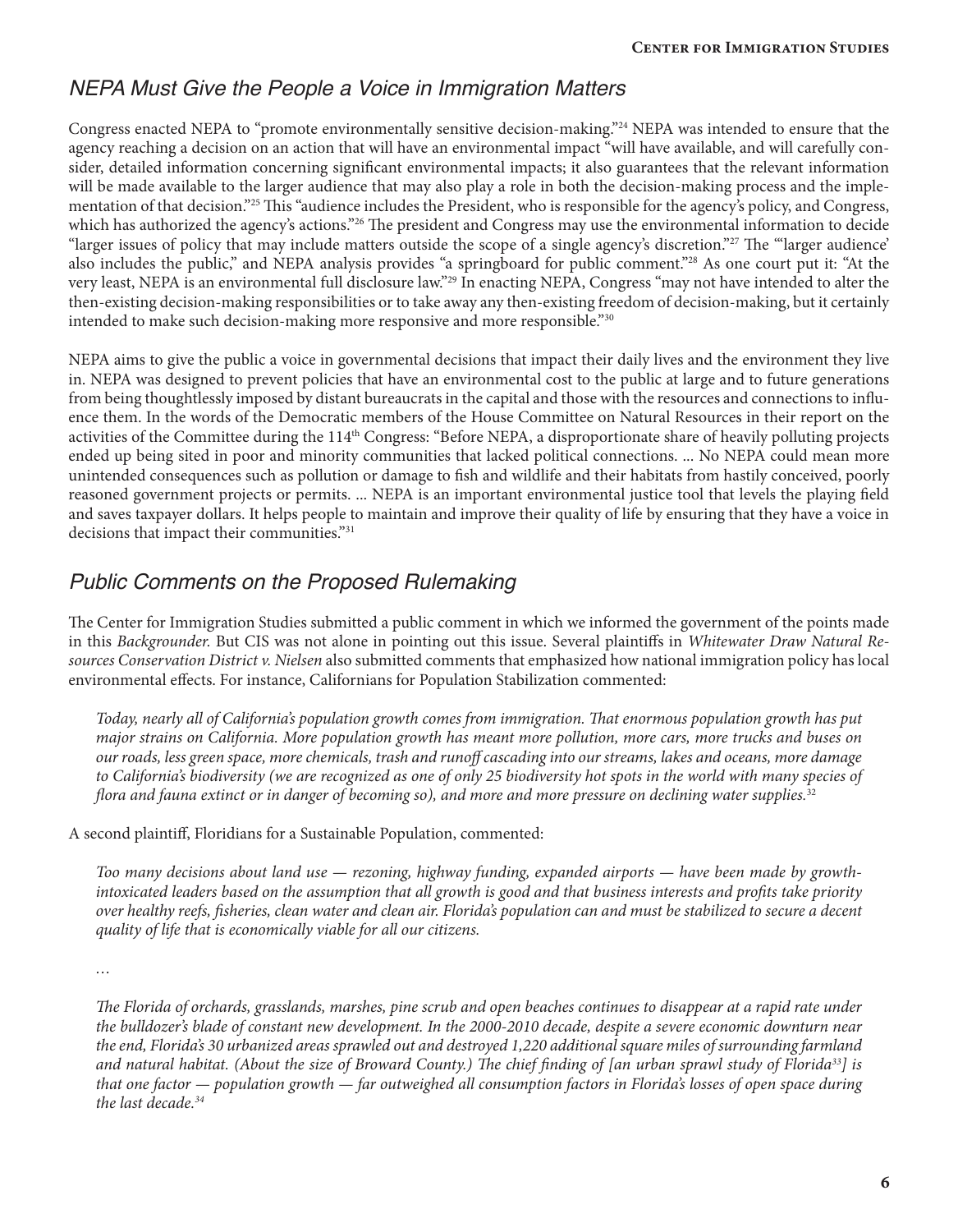The ignored environmental impacts also include degradation of land on the border. Another plaintiff, Ralph Pope, a retired Forest Service range conservationist, wrote:

*[The] presence of many hundreds of thousands of humans who are traveling on foot through, on many occasions very rugged and remote areas of Southeast Arizona and Southwest New Mexico, has caused obvious and undeniable damage*  to the unique native ecosystems located on hundreds of thousands of acres of once pristine and unspoiled lands, most *of which is federally owned. I have personally witnessed the eroding ecosystem health and increasing levels of human disturbance over much of the land that makes up the Douglas Ranger District during my life. My tenure working on the Douglas Ranger District, as well the untold number of days spent outdoors in my childhood and young adult years, has provided me with a very unique and definitive knowledge of what these lands were like prior to the recent onrush of illegal immigrants and smugglers who have greatly impacted and harmed the natural setting and environment of Southeastern Arizona and Southwestern New Mexico.*

*Many of the ecosystems found along the border are extraordinarily unique and found nowhere else in the world. Of particular, spectacular beauty and value are the "sky islands" — islands of unique vegetation in a desert setting. The Chiricahua Mountains, Graham Mountains, Catalina Mountains and Huachuca Mountains, along with various other smaller mountain ranges are "sky islands." The fragile, extraordinarily diverse ecosystems that occupy these mountain ranges are found nowhere else in the world.*

*All of these mountain ranges have been degraded to varying degrees over recent decades by the hundreds of thousands of illegal border crossers who start fires that can burn out of control, dump garbage, pollute the waters, trample the native vegetation, and destroy the wilderness characteristics of the land. I have grown sad and frustrated by this ongoing destruction of the unique and once pristine environment that I love and have spent my career trying to protect. This degradation is epitomized by the destruction of Burro Springs, located in a federally designated Wilderness. Border crossers use the springs as a "layover spot." For years, illegal border crossers have defecated right next to the water, taken baths in the water and left garbage all over the area.*<sup>35</sup>

The Trump administration should take these, and other public comments that demonstrate the environmental effects of immigration under advisement as CEQ considers how best to modernize NEPA.

### Consultation Under Section 7 of the ESA

NEPA is not the only environmental law that cannot fulfill its mandate of environmental protection if the impacts of immigration are ignored. Congress passed the Endangered Species Act in 1973, with the goal of making the preservation of imperiled American biodiversity a serious federal priority. Sometimes the use of ESA to protect species at the expense of other priorities has caused significant controversy, a famous early example being the temporary halting of the construction of the expensive Tellico Dam by the Tennessee Valley Authority (TVA) to save the snail darter, a paperclip-sized fish living in the Little Tennessee River.36

Yet, the ultimate threat to American biodiversity is population growth. It is population growth that causes the destruction of wildlife habitat. As the sustainability expert and professor Phil Cafaro, commissioned for *Whitewater Draw NRCD v. Nielsen*, explained in his report:

*By all accounts, biodiversity (the variety of living things, comprehensively understood in terms of genetic diversity, species diversity and diversity of natural communities) is rapidly diminishing across the globe. The United Nation's Secretariat of the Convention on Biological Diversity estimates that humanity could extinguish one out of every three species on Earth within the next one to two hundred years (SCBD 2010), while according to Raven et al. (2011): "biodiversity is diminishing at a rate even faster than the last mass extinction at the end of the Cretaceous Period, 65 million years ago, with possibly two-thirds of existing terrestrial species likely to become extinct by the end of this century."*

*While paleontologists debate the causes of previous mass extinctions, the primary causes of the current one are clear: ever more people to consuming, degrading and appropriating ever more resources. The consensus among conservation biologists is that the five most important "direct drivers" of biodiversity loss are habitat loss, the impacts of alien species, over-exploitation, pollution, and global climate change (Primack 2014). All five direct drivers are themselves mainly caused by the "primary drivers" of increased human populations (Brashares et al. 2001, McKee et al. 2003) and increased human economic activity (Wood et al. 2000). According to the Millennium Ecosystem Assessment, the force of*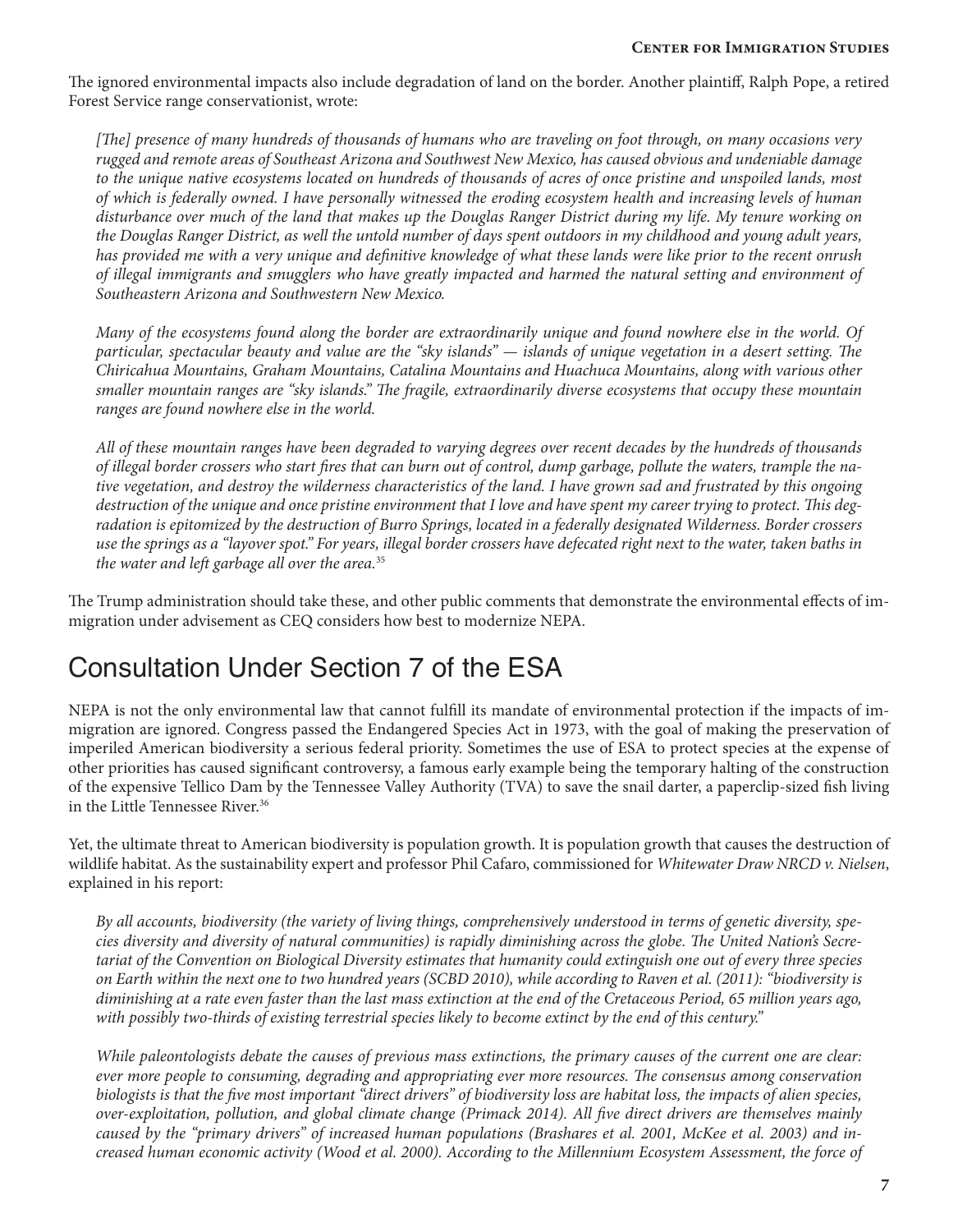*these extinction drivers increased immensely over the past century as human populations and human economies exploded in size (Reid et al. 2005). Subsequent research (Butchart et al. 2010, Steffen et al. 2015) bears out the MEA's further conclusion that the forces driving extinction are increasing in power, as societies become more populous and wealthy.* 

*Conservation scientists agree that habitat loss is by far the number one threat to nonhuman species. For example, over 1,400 species currently are listed as threatened or endangered in the U.S. under the Endangered Species Act (ESA). In a thorough study of ESA information published in the U.S. Federal Register, D. S. Wilcove and colleagues found habitat degradation or loss implicated as a cause for 85% of threatened and endangered species in the United States, making habitat loss by far the number one cause of species endangerment (Wilcove et al. 1998).*

*Importantly, habitat loss is directly tied to overall human numbers. Figure 12 shows that the area of developed land from which natural wildlife habitats have been permanently erased — in U.S. states is closely correlated with the popula*tion sizes of those states. The larger a state's population, the larger the area of developed land in that state.<sup>37</sup>

Immigration, therefore, presents a threat to American biodiversity. Yet the Endangered Species Act does nothing about it. If the protection of endangered species is of such paramount concern that it outweighs Americans' own use of their land or job prospects out of a desire to preserve biodiversity for future generations of Americans, why is it of no concern when it comes to the "rights" of foreign nationals to move to the United States? The agencies that implement immigration ought to at least follow the requirement that they consult with the USFWS before implementing programs. The idea that agencies that build one reservoir, or contemplate logging in one forest, must consult over the effect of that action on wildlife habitat but that the agencies that introduce tens of millions of people into the United States should never contemplate the inevitable effects of settling so many people into the country fails to protect vulnerable wildlife habitats and populations all over the country.

### **Conclusion**

Today, there is no government program or project with a greater impact on the environment of present and future generations of Americans that has become more disconnected and uninfluenced by the needs of everyday American citizens than immigration. The public should be given the opportunity to weigh in on the impact immigration has had on their communities through hearings across the nation under NEPA, and our agencies should be consulting with the USFWS before expanding our population. But due to their blind spot, federal agencies have not complied with their statutory obligations.

Because the CEQ and the USFWS have negligently (or deliberately?) allowed agencies to completely sidestep the environmental impacts of immigration, the result is that immigration is the government program whose environmental effects are singularly avoided in public debate. As a result, Americans remain woefully ignorant about the environmental implications of immigration-driven U.S. population growth. In order that NEPA may fulfill its mandate in promoting environmentally sensitive decision-making, the Trump administration should give due consideration to the environmental effects of immigration when it updates its regulations. The CEQ and USFWS should explicitly tell agencies to stop ignoring immigration in their environmental compliance procedures, and the public must receive the transparency it deserves on immigration at last, as Congress intended.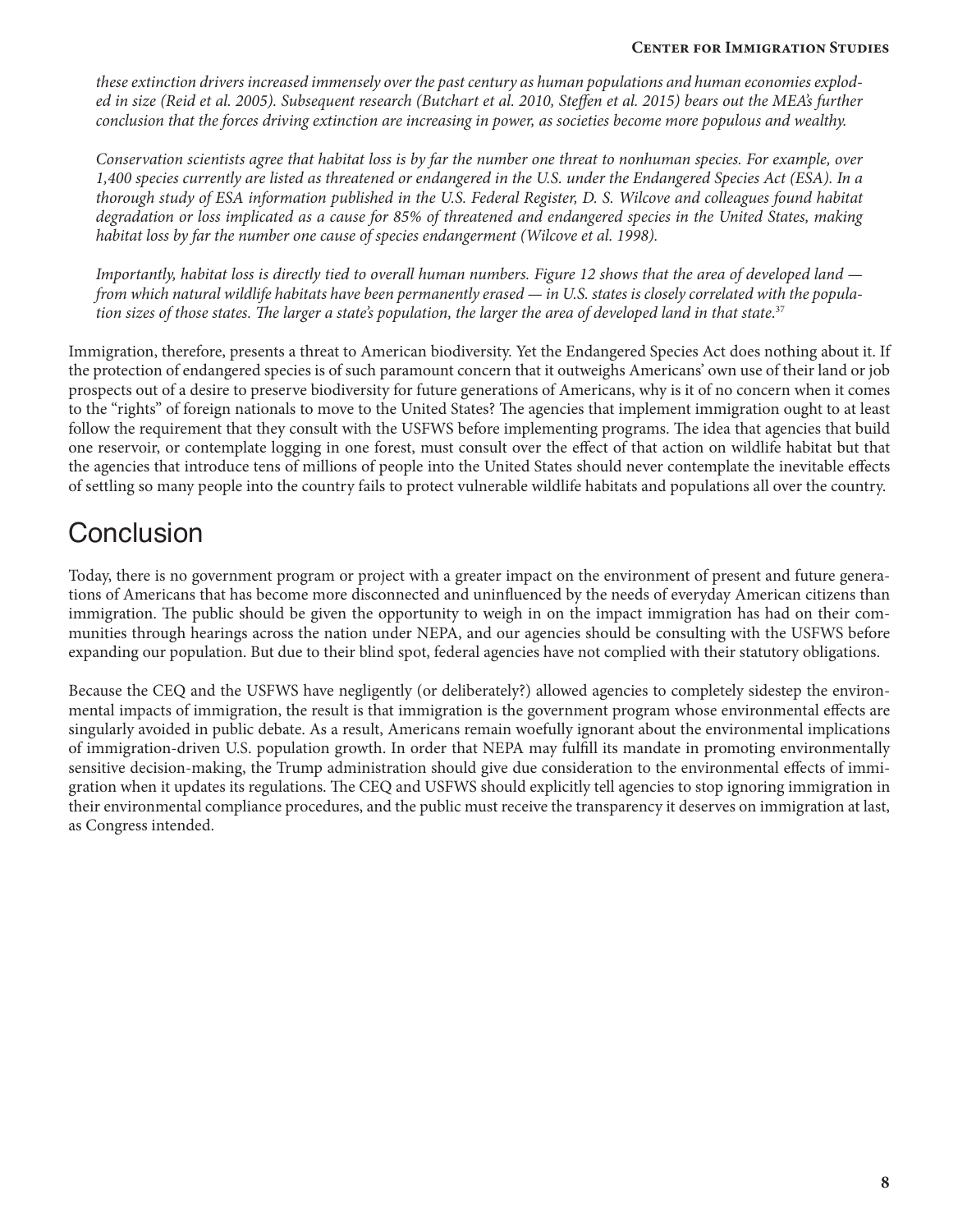## End Notes

<sup>1</sup> See <u>[Nepa.gov](https://ceq.doe.gov/)</u>.

<sup>2</sup> See <u>["The Endangered Species Act: A Wild Success"](https://www.biologicaldiversity.org/campaigns/esa_wild_success/),</u> Center for Biological Diversity, undated.

<sup>3</sup> Notices regarding public comment periods are available on regulations.gov. See, e.g., <u>"Implementation of Procedural</u> [Provisions of National Environmental Policy Act";](https://www.regulations.gov/document?D=CEQ-2018-0001-0001) ["Endangered and Threatened Species: Revision of Regulations for](https://www.regulations.gov/document?D=FWS-HQ-ES-2018-0007-0001) [Prohibitions to Threatened Wildlife and Plants"](https://www.regulations.gov/document?D=FWS-HQ-ES-2018-0007-0001); ["Endangered and Threatened Species: Interagency Cooperation"](https://www.regulations.gov/document?D=FWS-HQ-ES-2018-0009-0001); and ["Endangered and Threatened Species: Listing Species and Designating Critical Habitat".](https://www.regulations.gov/document?D=FWS-HQ-ES-2018-0006-0001)

<sup>4</sup> See <u>"Trump Infrastructure Plan Would Gut Environmental Reviews, Rubber Stamp Permits for Corporate Polluters", Sierra</u> Club press release, February 12, 2018.

<sup>5</sup> See <u>"Presidential Executive Order on Establishing Discipline and Accountability in the Environmental Review and</u> [Permitting Process for Infrastructure"](https://www.whitehouse.gov/presidential-actions/presidential-executive-order-establishing-discipline-accountability-environmental-review-permitting-process-infrastructure/), the White House, August 15, 2017.

<sup>6</sup> "Modern Immigration Wave Brings 59 Million to U.S., Driving Population Growth and Change Through 2065: Views of [Immigration's Impact on U.S. Society Mixed",](http://www.pewhispanic.org/2015/09/28/modern-immigration-wave-brings-59-million-to-u-s-driving-population-growth-and-change-through-2065/ph_2015-09-28_immigration-through-2065-03/) Pew Research Center, September 28, 2015.

7 Steven A. Camarota, "Projecting the Impact of Immigration On the U.S. Population", Center for Immigration Studies *Backgrounder*, forthcoming.

8 See 42 U.S.C. § 4331 (a).

9 Pub. L. 91-213, §§ 1 to 9, Mar. 16, 1970, 84 Stat. 67-69.

<sup>10</sup> *Id*.

<sup>11</sup> ["Population and the American Future: The Report of the Commission on Population Growth and the American Future"](http://www.population-security.org/rockefeller/001_population_growth_and_the_american_future.htm), Center for Research on Population and Security, July 18, 1969.

<sup>12</sup> *Id.*, Chapter 5.

<sup>13</sup> *Id*.

<sup>14</sup> *Id.*, Chapter 2.

<sup>15</sup> ["Towards a Sustainable America, Advancing Prosperity, Opportunity, and a Healthy Environment for the 21st Century"](https://clintonwhitehouse2.archives.gov/PCSD/Publications/tsa.pdf), The President's Council on Sustainable Development, May 1999.

<sup>16</sup> *Id.* at 32.

<sup>17</sup> *Id.* at 2.

<sup>18</sup> ["Population and Consumption Task Force Report"](https://clintonwhitehouse2.archives.gov/PCSD/Publications/TF_Reports/pop-intr.html), President's Council on Sustainable Development, 1996.

<sup>19</sup> Biologist Paul Ehrlich famously lost a bet regarding the price of five metals to economist Julian Simon in 1990, showing that not all concerns about overpopulation do pan out, at least in the medium term. See David Kestenbaum, *"A Bet*, Five Minerals, [and the Future of the Planet"](https://www.npr.org/sections/money/2013/12/31/258687278/a-bet-five-metals-and-the-future-of-the-planet), NPR's Morning Edition, January 2, 2014. The technological capacity to continually find new ways to exploit natural resources is certainly real, but also does not capture every impact on the human environment of increased population and increased population density.